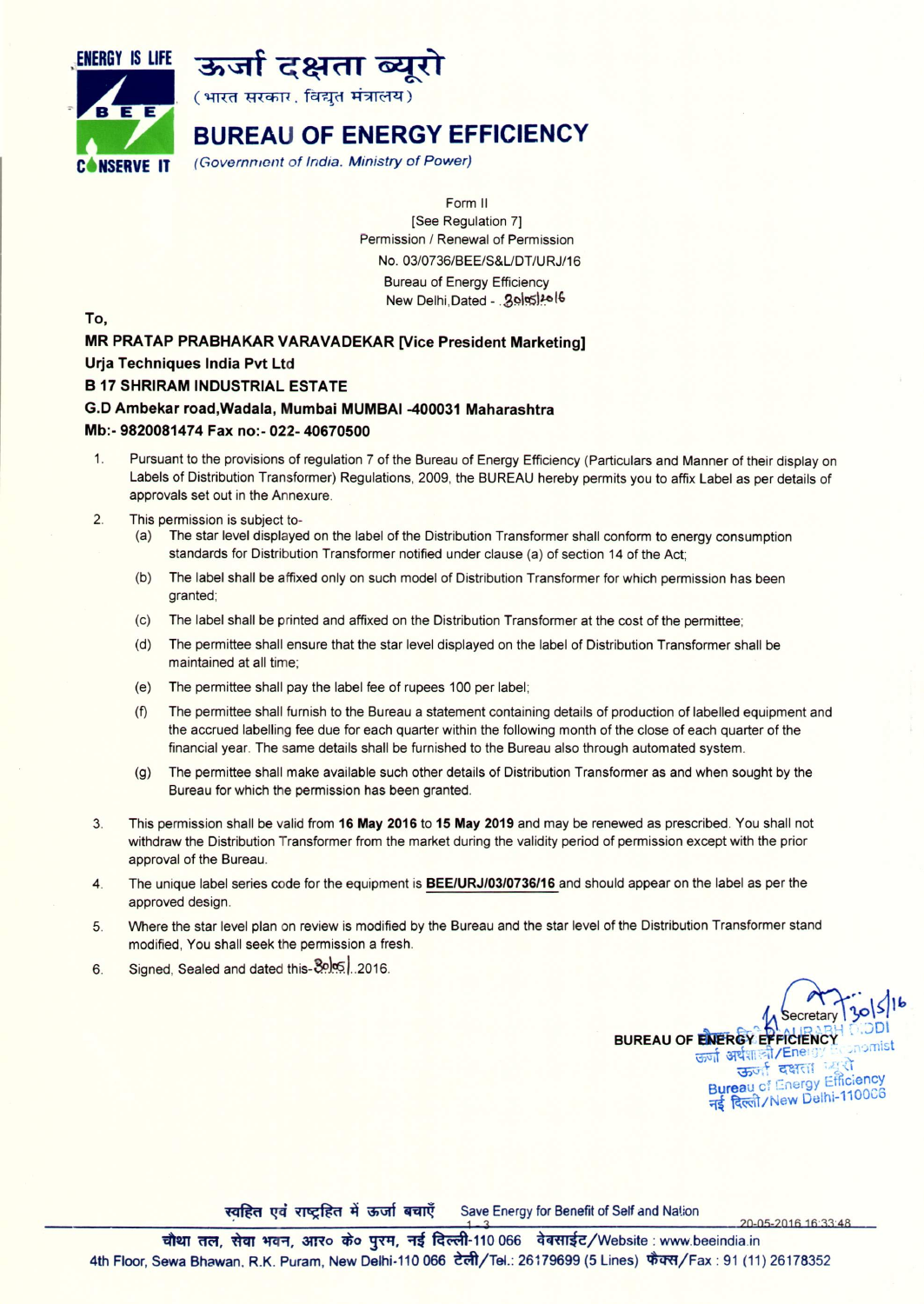## **Annexure [See para 1 of Form II] Details of Approvals**

#### 1.**Details of the Equipment**

| Equipment / Type                     | Distribution Transformer / Oil natural and air natural |
|--------------------------------------|--------------------------------------------------------|
| Make /Manufacturer/ Importer         | URJA / Manufacturer                                    |
| Model name/ Number                   | URJA-200-3/2016                                        |
| <b>Transformer Capacity KVA</b>      | <b>200 KVA</b>                                         |
| Voltage                              | Upto 11 KV                                             |
| Year of manufacturing                | 2016                                                   |
| Total losses at 50% loading - Watts  | 890                                                    |
| Total losses at 100% loading - Watts | 2700                                                   |

| S/No | <b>Application</b><br>ID | Model No.                  | Capacity<br>Rating(KVA) | <b>Measured Values</b>                            |                                                              |                                      | <b>Rated Values</b>           |                                                   |                                                       |                                             |
|------|--------------------------|----------------------------|-------------------------|---------------------------------------------------|--------------------------------------------------------------|--------------------------------------|-------------------------------|---------------------------------------------------|-------------------------------------------------------|---------------------------------------------|
|      |                          |                            |                         | <b>Total Loss at</b><br>50% Loading<br>(in Watts) | <b>Total Loss at</b><br>100%<br><b>Loading (in</b><br>Watts) | <b>No Load</b><br>Loss (in<br>Watts) | <b>Load Loss(in</b><br>Watts) | <b>Tatal Loss at</b><br>50% Loading<br>(in Watts) | <b>Total Loss at</b><br>100%<br>Loading (in<br>Watts) | <b>Recommend</b><br>ed<br><b>Star Label</b> |
|      | 58909                    | URJA-<br>$200 -$<br>3/2016 | 200                     | 872                                               | 2553                                                         | 313                                  | 2240                          | 890                                               | 2700                                                  | 3                                           |

#### 2. **Label Details**

| Equipment                            | <b>Distribution Transformer</b> |
|--------------------------------------|---------------------------------|
| Type                                 | Oil natural and air natural     |
| Make /Manufacturer/ Importer         | <b>URJA / Manufacturer</b>      |
| Model name/ Number                   | URJA-200-3/2016                 |
| <b>Transformer Capacity KVA</b>      | <b>200 KVA</b>                  |
| Voltage                              | Upto 11 KV                      |
| Year of manufacturing                | 2016                            |
| Star level                           | 3                               |
| Total losses at 50% loading - Watts  | 890                             |
| Total losses at 100% loading - Watts | 2700                            |
| Unique label series code             | BEE/URJ/03/0736/16              |

सीर्**म डिले** ( 1991 - ) ज्यांडी